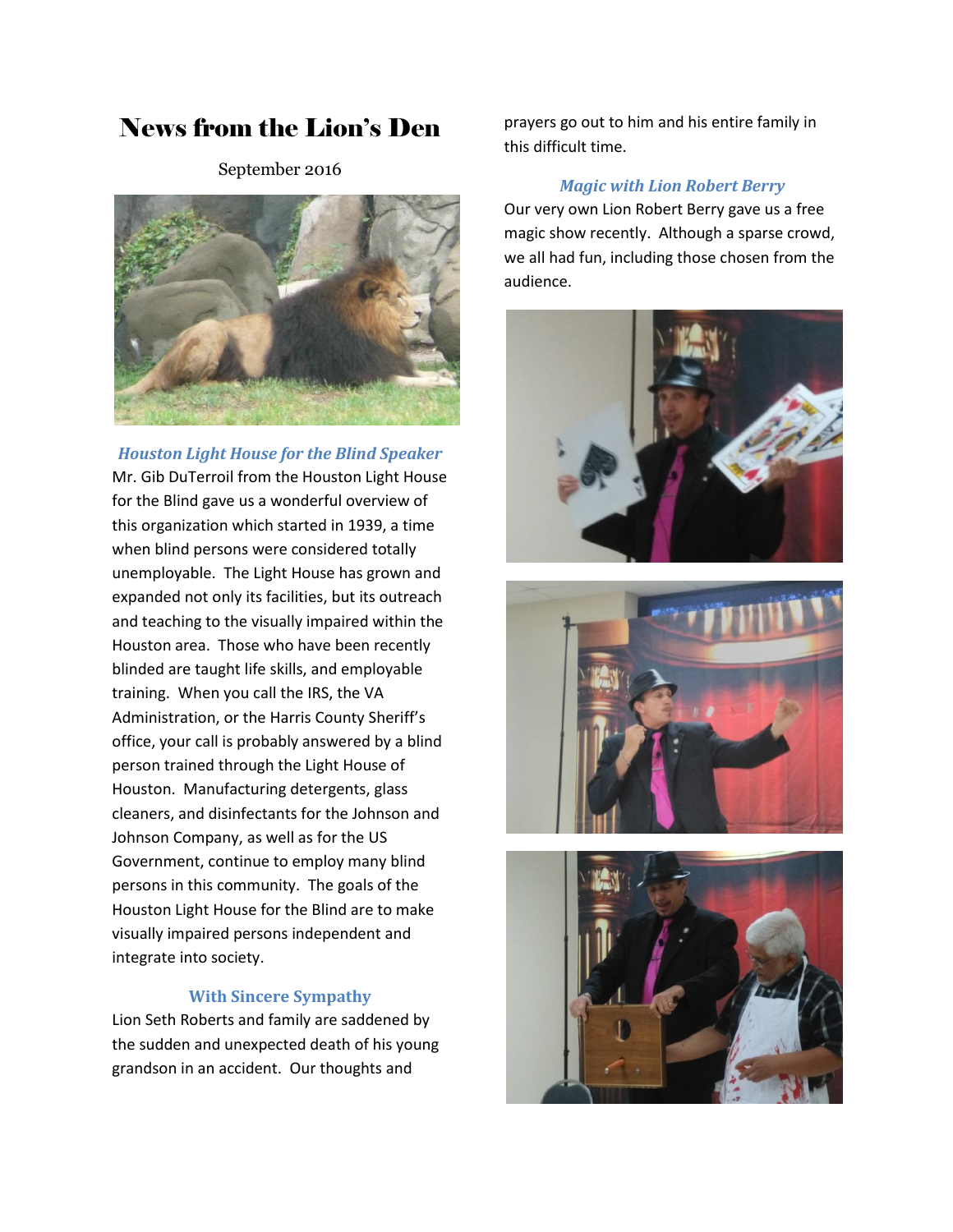





### **Meals**

Please let Lion Sandy know if you plan on attending Lions Club meetings so that the correct number of meals can be ordered. Meals have to be ordered the weekend prior to the meeting, so she would like to know by Friday before the Tues. meeting. Call her at 281-550 2798 or [bikee77095@yahoo.com](mailto:bikee77095@yahoo.com)





# **Camp Hope Speakers**

We were honored to have three members of Camp Hope speak to our Lions Club this month. Camp Hope is a Post Traumatic Stress Disorder recovery center not far from here. The three gentlemen spoke very candidly about their home lives, their military involvement, and their struggle to return to normal lives after their horrific military experiences. Visit their website a[t www.ptsdusa.org.](http://www.ptsdusa.org/)